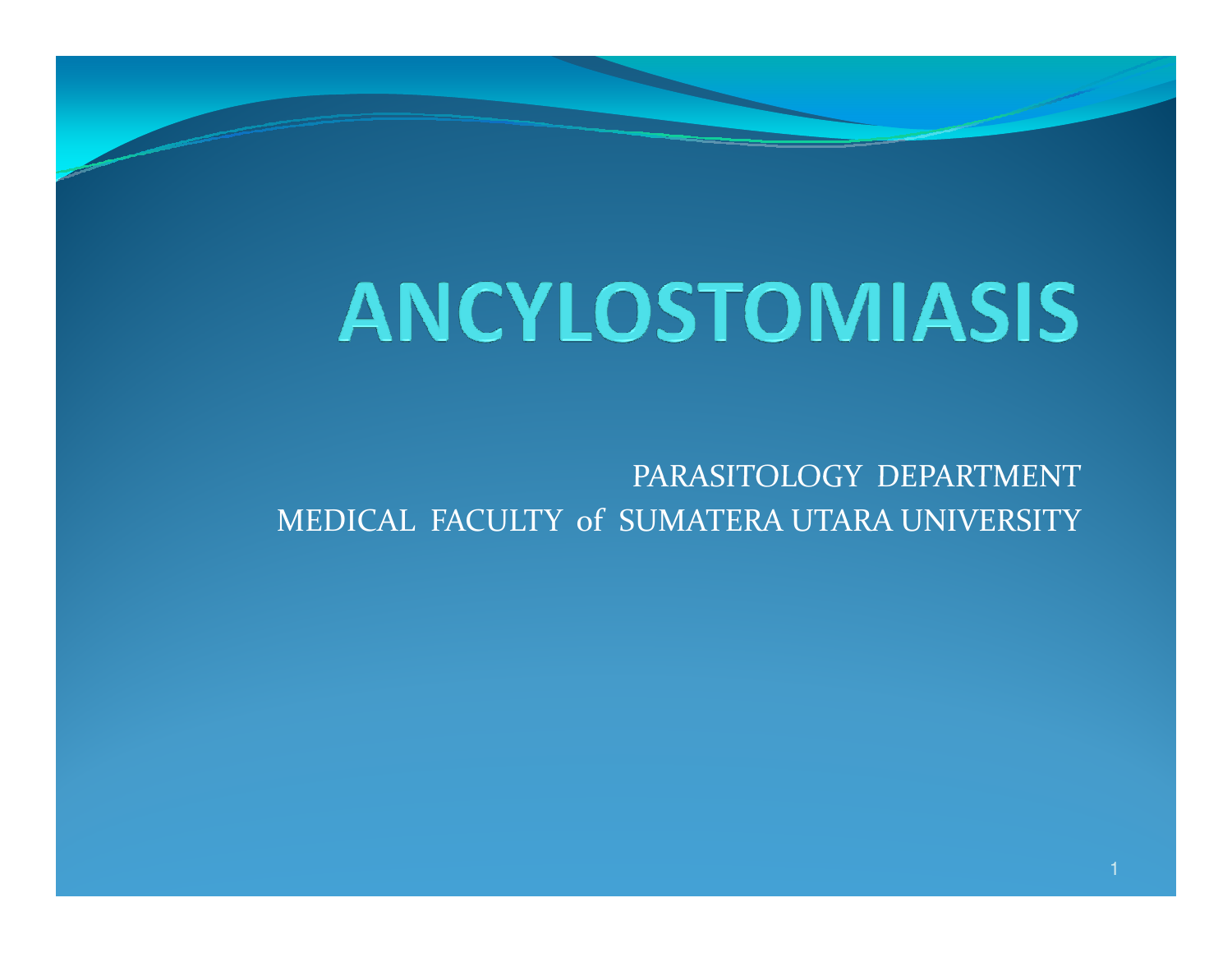#### DIAGNOSIS :

- Demonstration of hookworm eggs or worms themeselves in feces is as usual the only definitive diagnosis o/t disease
- It's not possible to distinguish hookworm eggs fromthose of Oeshophagostomum bifurcum.
- It's not possible to distinguish N. americanus eggs from those of Ancylostoma ssp.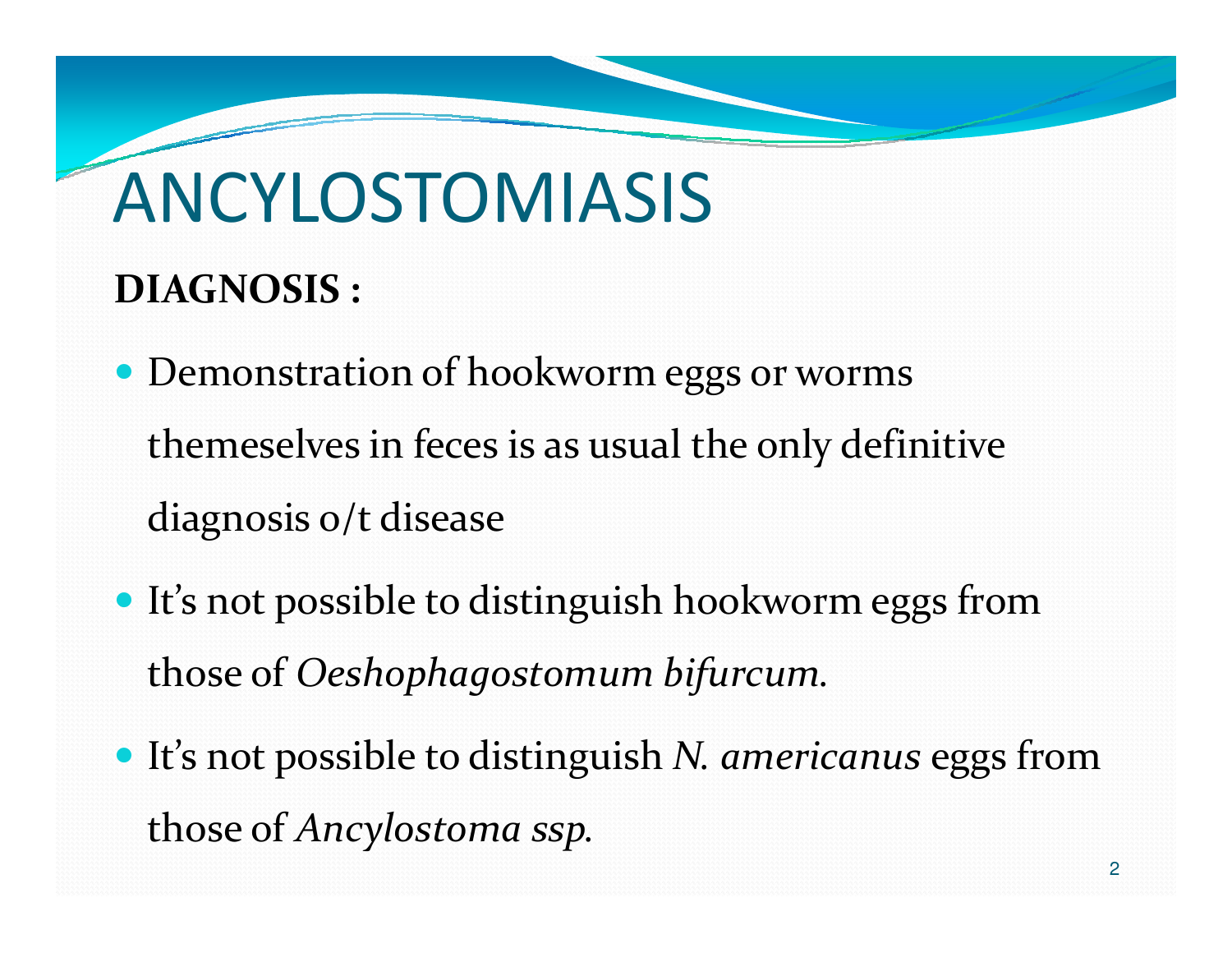### DIAGNOSIS :

- Fecal examination for the characteristic eggs
- Clinical Symptoms
- Sputum examination
- Cultivation methods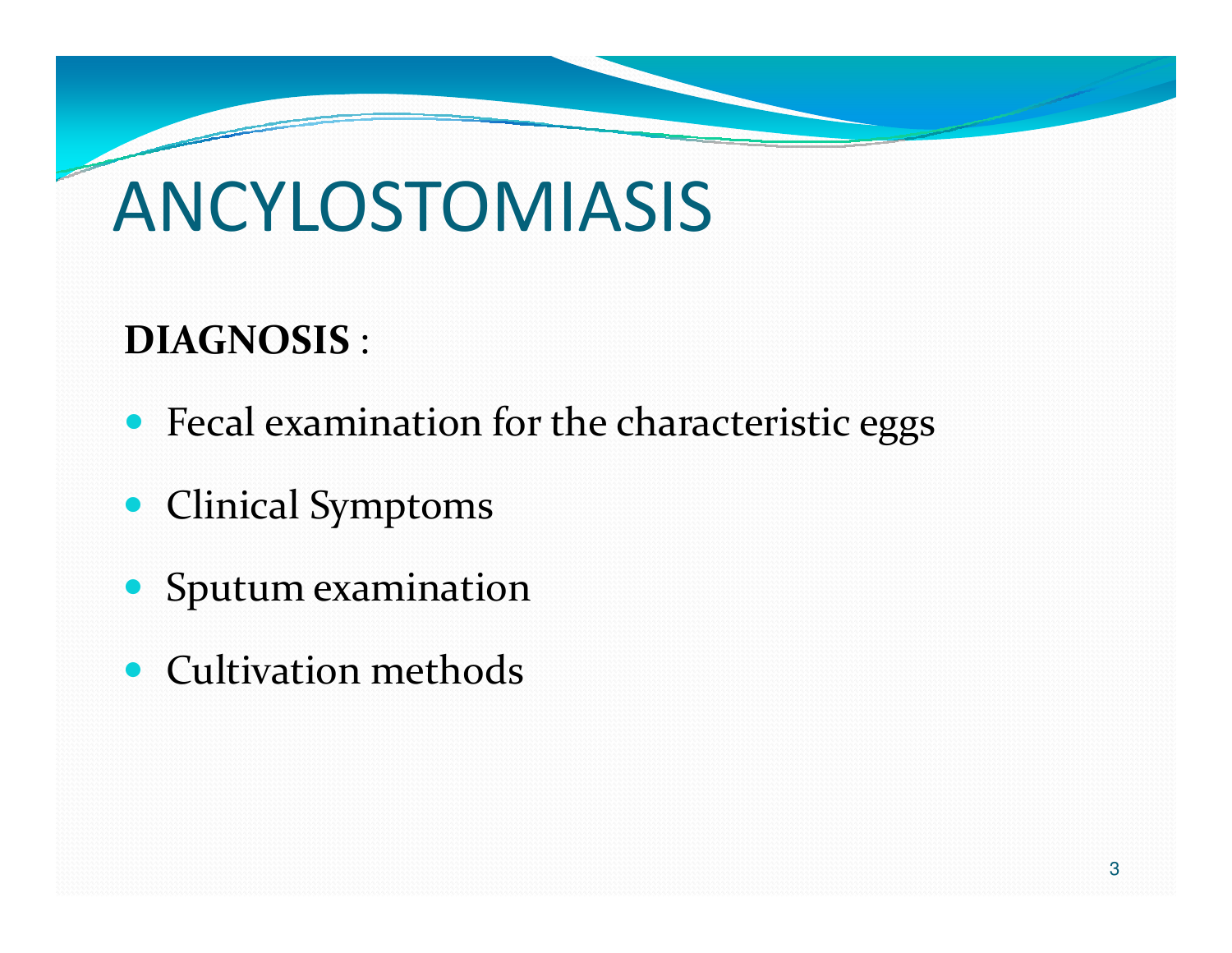#### PREVENTION & CONTROL

- Treat all positive cases to reduce the infection rate & to prevent reinfection
- Give health education on helminth infection
- Sanitary disposal feces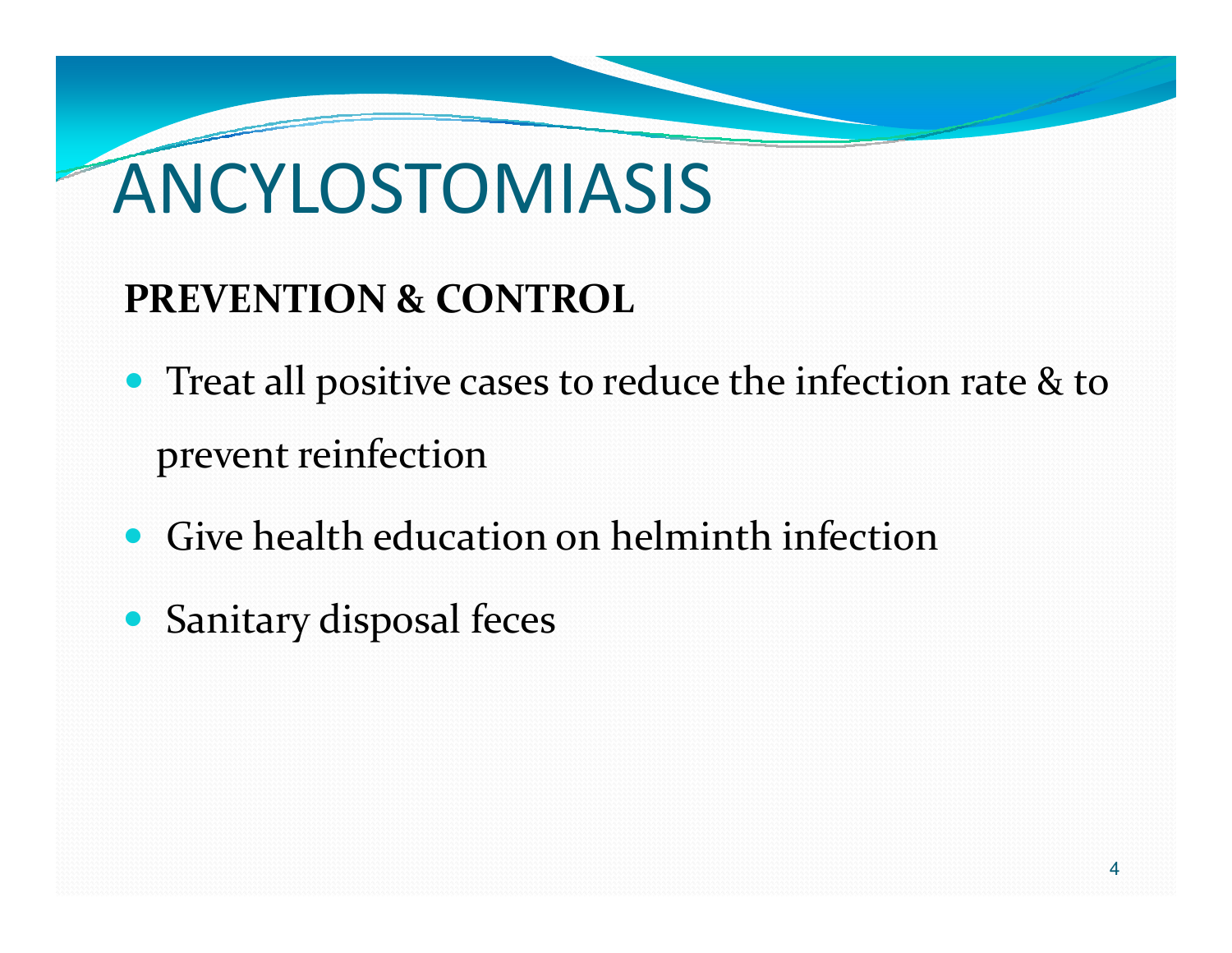• A 74-year-old farmer was evaluated for 5 hours of hematemesis and black stools. He denied abdominal pain, or diarrhea, but admitted to take "Fenbid, Indometacin and Metronidazole" because of toothache one day ago. No abnormal past history.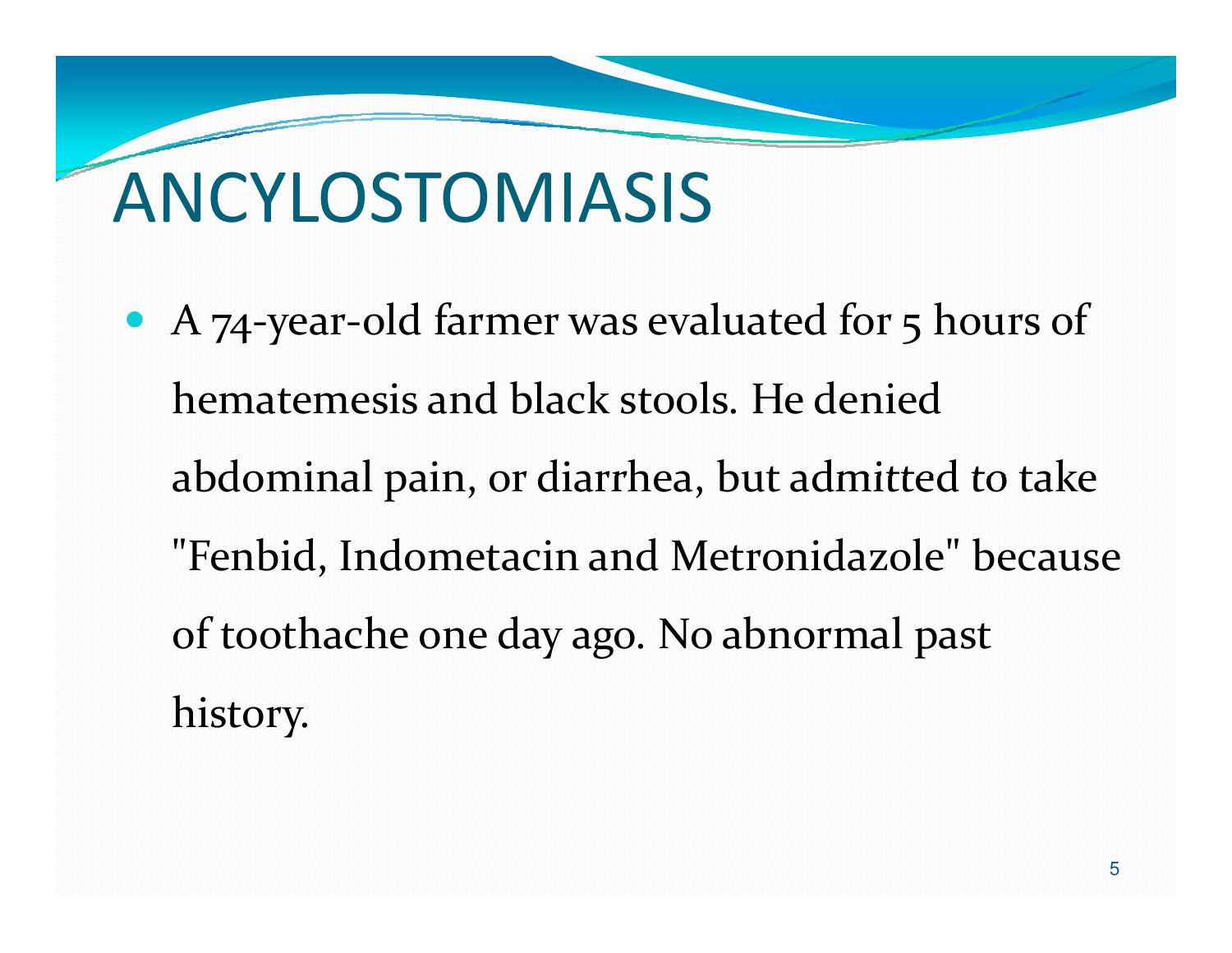• Because of recurrent active bleeding and failure of expectant treatment, surgery was considered next step. Upper endoscopy gain before surgery found longitudinal laceration with bleeding in the region of the gastro-esophageal junction, and hook worm at the duodenal bulb.

After hemostasis treatment under endoscopy and helminthicide treatment, the patient had no further bleeding and hemoglobin value recovered gradually and then was discharged.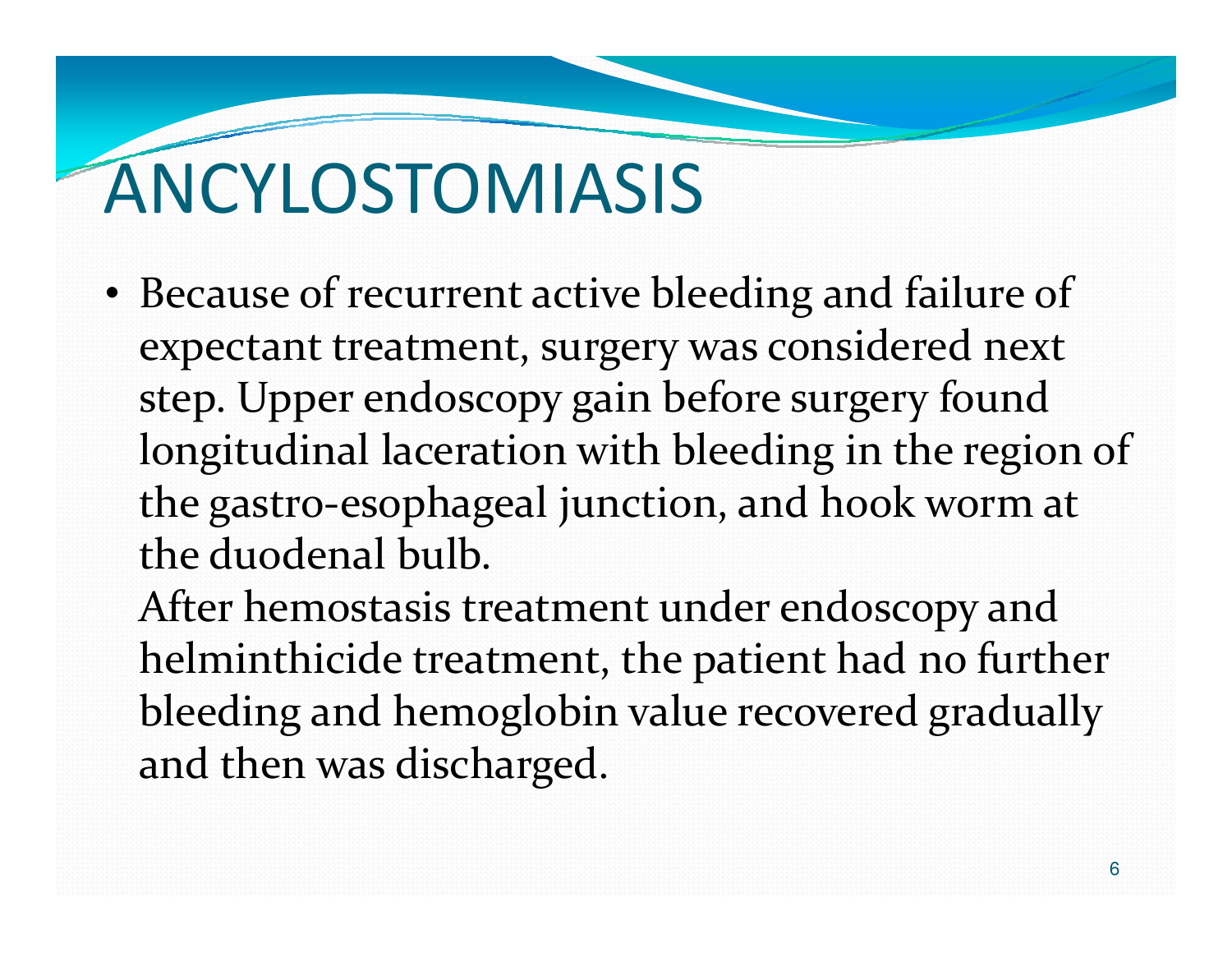